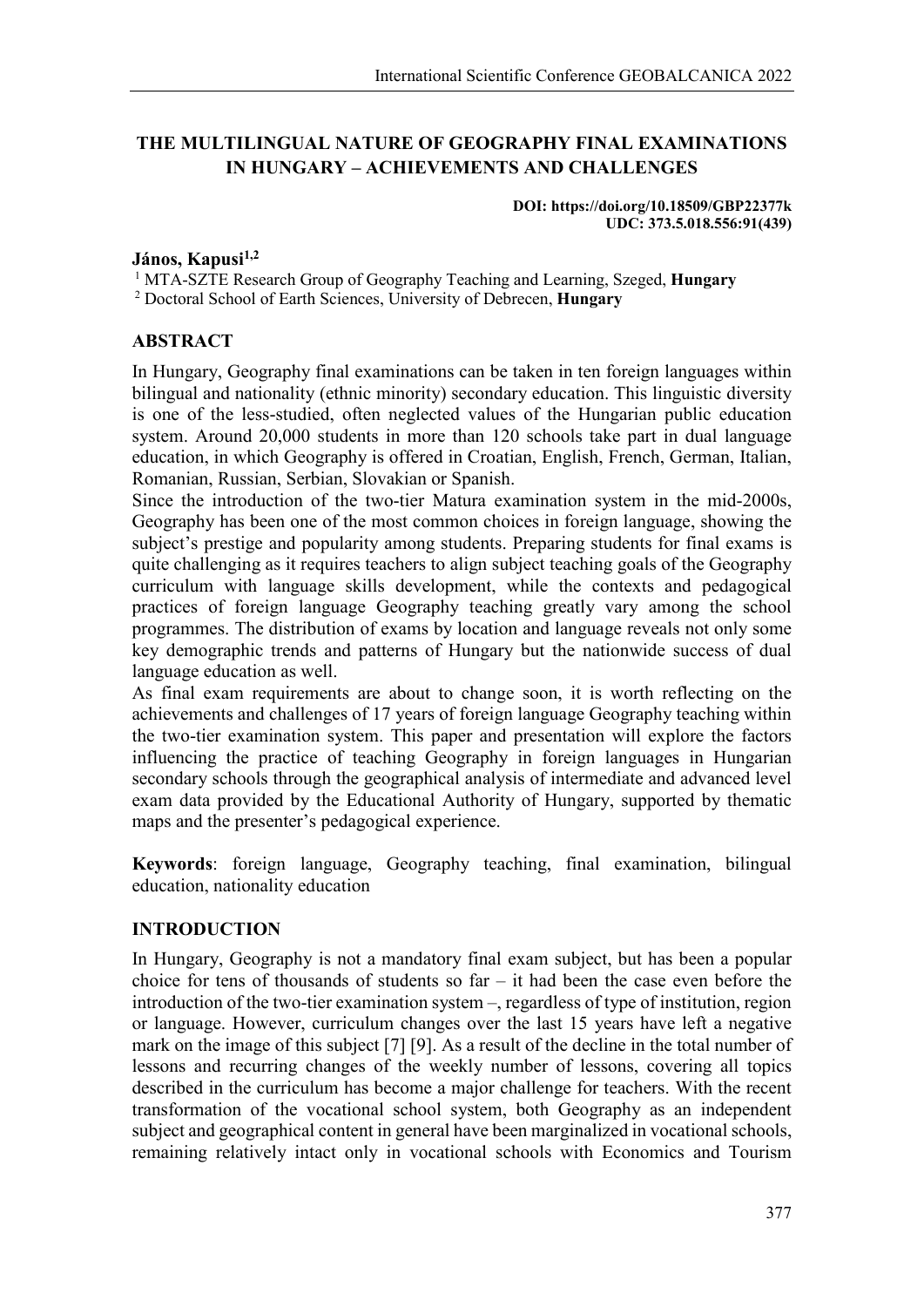profiles. (However, a complex science subject recently introduced in vocational schools involves various geographical content, but taking final exam from this new subject is not possible at the moment and this subject is not taught in foreign languages.).

Studying Geography in a foreign language has a wide range of benefits/advantages. This subject helps students understand the environmental, social and economic processes and interactions from global to local scale, offering synthesis between social and physical sciences [7] [8]. Compared to that of other science subjects, the terminology of Geography is relatively easy to access and digest even for students with lower level of language competence, while the topics covered in Geography lessons are closely connected to several everyday discussion topics such as transport, economy, society or environment. Studying Geography in foreign languages greatly contributes to the development of all language skills from vocabulary building to communication skills. This might be one of the reasons why Geography is a common subject choice to be taught in foreign languages in dual language programmes.

Foreign language Geography teaching has a double purpose. Teachers need to align the subject teaching goals of the Geography curriculum with language skills development, which requires methodological depth and years of teaching experience. Recent trends in content and language integrated learning (CLIL) offer a great alternative, but the application of CLIL methodologies and dissemination of its good practices in Geography teaching – and subject teaching in general – have not really been discussed in professional teacher communities [1] [12].

Geography education must follow the guidelines and requirements set in the curriculum, regardless of the language of instruction. Neither the curriculum, nor the exam requirements are available in languages other than Hungarian. Therefore, exam preparation poses a greater challenge to teachers and students alike, as different goals need to be aligned in a relatively short timeframe (due to relatively small number of lessons) to be able to take exams successfully. Topographic map requirements and the list of key expressions are provided only in Hungarian, forcing teachers to translate expressions or borrow phrases from foreign language textbooks. The public database of past examination papers and marking schemes available on the website of the Educational Authority of Hungary also contribute to exam preparation and guidance, but teachers who teach this subject in a foreign language might feel a vacuum they need to fill with individual self-developed solutions, practices and resources adapted to the situation.

In terms of printed study materials, foreign language Geography teaching has been facing challenges from the beginning. There are no textbooks available to fulfil the methodological requirements of the double purpose mentioned above. Only a narrow selection of previously translated versions of Hungarian textbooks are available for schools to buy, but as they were written for a previous curriculum, they contain expressions and topics now considered less relevant. There is no plan for revising and publishing updated editions, even though a new exam structure is about to be introduced soon [6]. Study materials are available predominantly in ethnic minority languages, but in limited numbers. Textbooks in English, for instance, need to be imported or to be made available in online versions. However, Geography atlases have recently become available in three languages, developed with the clear purpose of supporting bilingual education.

Bilingual centres may rely on cultural institutions or previously gained experience in ordering resources, but obviously those materials do not fit the purposes and curriculum of Hungarian Geography teaching, although they show similarities along a selection of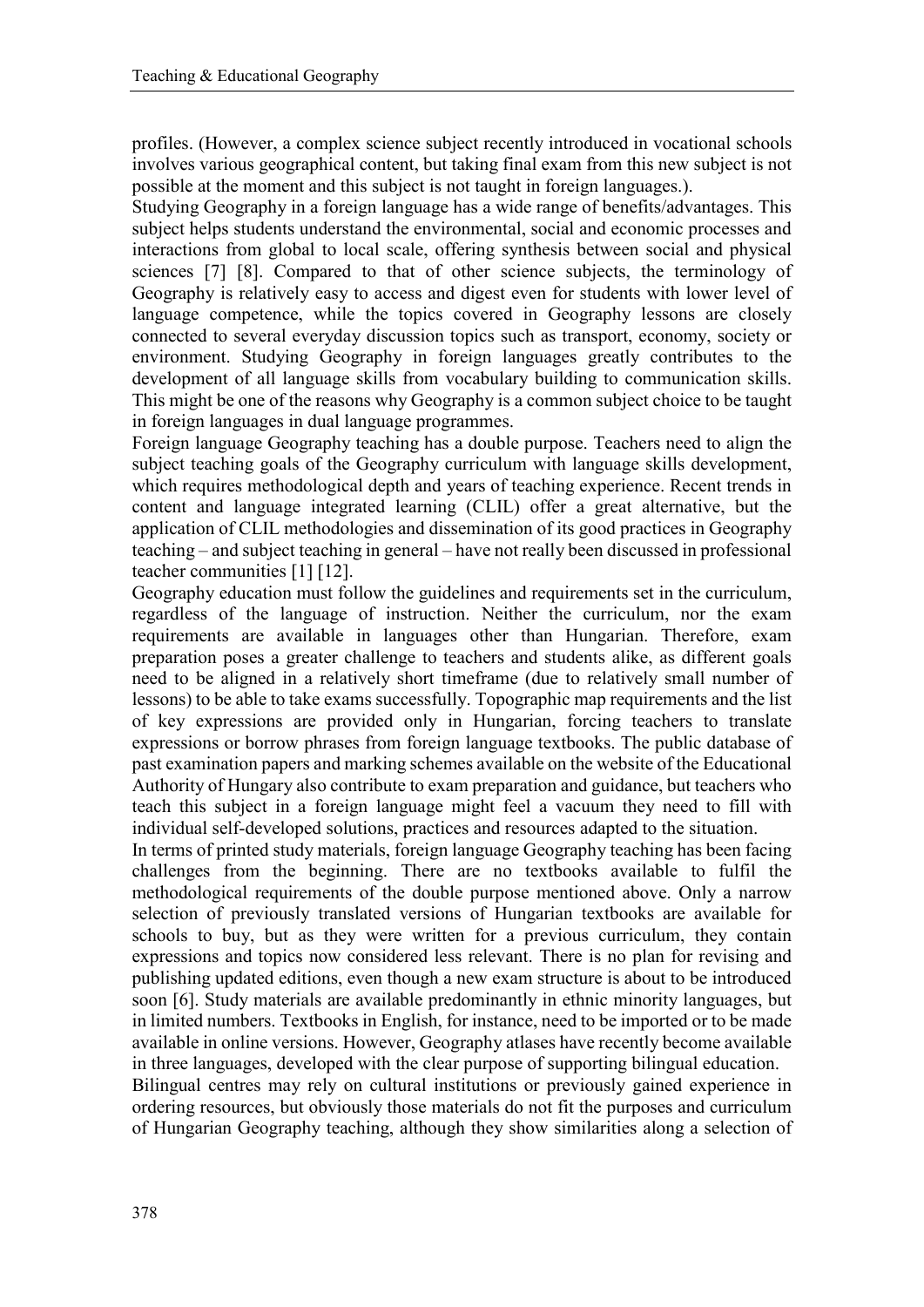topics, mainly in physical geography. For minority education, importing materials from abroad might be easier.

## **AIMS AND METHODS**

One way of measuring the effectiveness of subject teaching in secondary schools is the analysis of final exam results. Since the introduction of the two-tier final examination (Matura) system in the mid-2000s, examinations have been available in intermediate and advanced levels. Both examinations include a written and an oral component. Examinations can be taken during spring (May-June) and autumn (October-November) exam periods. Intermediate exams are assessed internally by teachers, while advanced level exams are assessed externally. Final exams can be taken only in subjects that were taught for at least two years – and Geography belongs to these subjects [7] [8]. Students taking foreign language subject examinations might work on their written papers (as eam time for each component is slightly extended), but in terms of the oral exam component, there is no difference between exams taken in Hungarian and in foreign languages.

The aim of this research was to build a database of foreign language Geography exam statistics. A wide range of information is available in the public databases of the Educational Authority of Hungary, including gender, result, language, county, type of institution (secondary grammar school or vocational secondary school), type of examination and level of examination [4]. The website of the authority also hosts a public inventory of past examination papers and marking schemes in all languages [5]. Both databases are updated after each examination period. During the research, the two databases were matched to identify any discrepancy among the selected data.

In addition to the analysis of statistical data, two interviews were conducted with officials supervising Geography examinations – including those in foreign languages – were concluded to support assumptions formulated on the basis of patterns and trends. (The pedagogical experience of the author of this paper in preparing and examining students is also added.) Findings of the research were processed into a variety of diagrams and maps to visualize spatial distribution and temporal change patterns of foreign language examinations over a period of 15 years and more than 30 examination periods [4] [5].

This research is relevant as no similar studies have been concluded in this field so far. Publications dealing with dual language programmes mainly cover linguistic aspects, but they rarely explore subject-specific problems, while most studies in Geography methodology do not tend to pay enough attention to the practices and achievements related to foreign language Geography education [2].

### **RESULTS AND DISCUSSION**

Over the last 15 years, more than 150 dual language programmes have been present in 120 different schools. The range of institutions showed minimal fluctuation (certain schools introduced, others abandoned or suspended such programmes for a variety of reasons). There are eleven languages in which bilingual or ethnic minority programmes are available in secondary education. The majority of these dual language programmes are Hungarian-English and Hungarian-German bilingual programmes. In terms of bilingual education, Geography is offered in English (dozens of schools across the country), French (ten schools, two in Budapest and eight outside the capital), Spanish (seven schools, one in Budapest and six in major towns) and Italian (two in Budapest, one in Debrecen and one in Pécs) [3].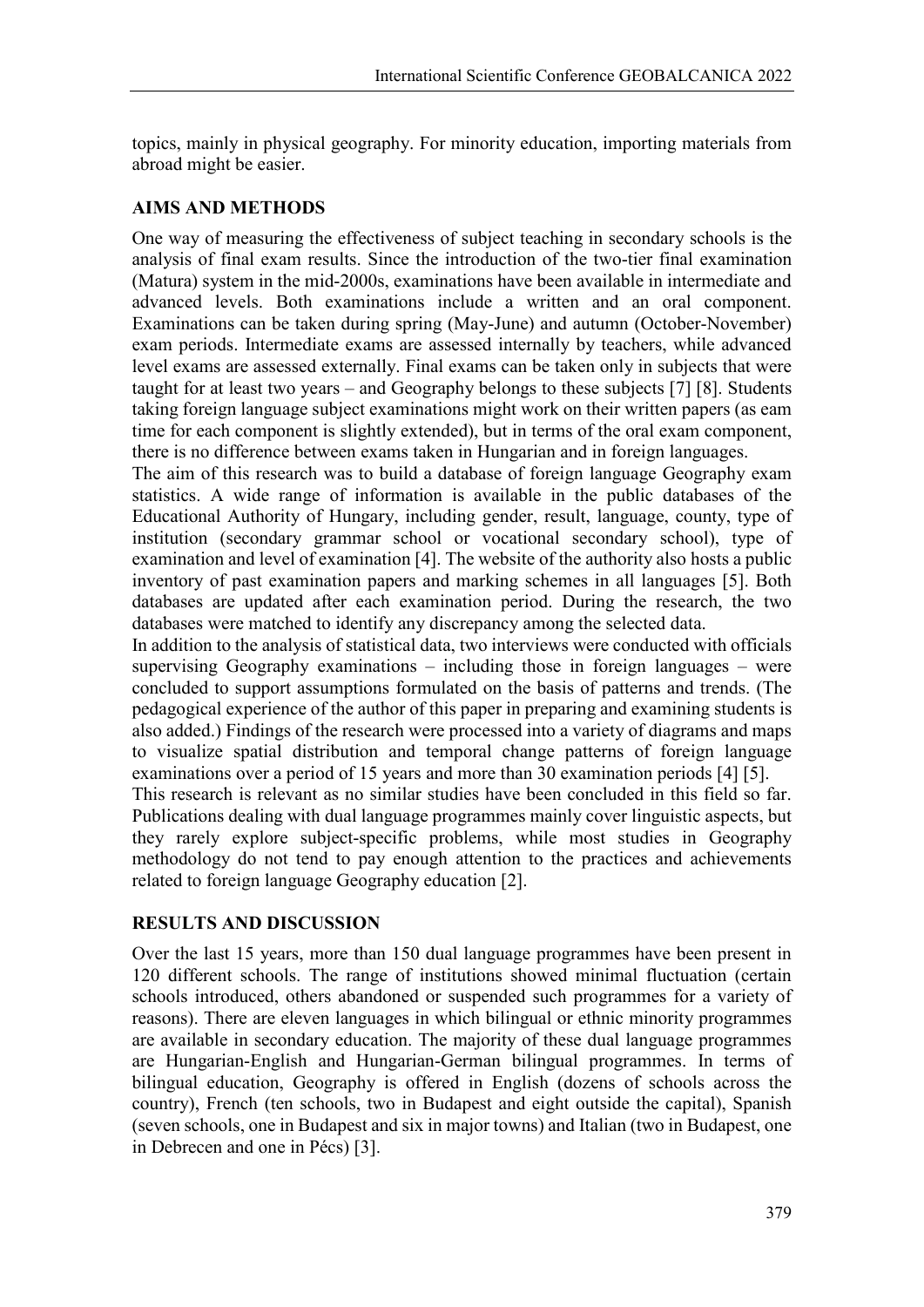In terms of languages falling under the ethnic minority language provisions set by the government, Slovakian (one school in Budapest, one in Békéscsaba), Croatian (one school in Budapest, one in Pécs), Russian (two schools in Budapest), Serbian (one school in Budapest) and Romanian (one school in the border town of Gyula) bilingual education has also been present for years. Hungarian-German dual language programmes are available in both bilingual and nationality education, adding up to around 50 schools. (In addition to these, Chinese – as an eleventh language – is also present in two schools in Budapest, but neither of them offer Geography, therefore no such final examination has been held so far.) It is important to note that English and German language programmes and most of the minority language programmes can rely on students coming from primary schools with similar profiles, while in the case of Spanish, French and Italian, dual language primary school education is not present at the moment.

| exam periods |        | $\frac{1}{2}$ . Equeational Authority of Flungary $\lfloor -1 \rfloor$<br>foreign languages |     |                      |                  |     |            |              |                 |              |     |
|--------------|--------|---------------------------------------------------------------------------------------------|-----|----------------------|------------------|-----|------------|--------------|-----------------|--------------|-----|
|              |        | Eng                                                                                         | Fre | Cro                  | Ger              | Ita | <b>Rus</b> | Rom          | Spa             | Ser          | Slo |
| 2005         | spring |                                                                                             |     |                      |                  |     |            |              |                 |              |     |
|              | autumn |                                                                                             |     |                      |                  |     |            |              |                 |              |     |
| 2006         | spring | $\blacklozenge$                                                                             |     |                      |                  |     |            |              |                 |              |     |
|              | autumn | $\overline{\blacklozenge}$                                                                  |     |                      |                  |     |            |              |                 |              |     |
| 2007         | spring | $\overline{\blacklozenge}$                                                                  |     |                      | $\bullet$        |     |            |              |                 |              |     |
|              | autumn |                                                                                             |     |                      | $\ddot{\bullet}$ |     |            |              |                 |              |     |
| 2008         | spring | $\blacklozenge$                                                                             |     |                      |                  |     |            |              |                 |              |     |
|              | autumn |                                                                                             |     |                      |                  |     |            |              |                 |              |     |
| 2009         | spring | $\blacklozenge$                                                                             |     | $\overline{\bullet}$ |                  |     |            |              |                 |              |     |
|              | autumn |                                                                                             |     |                      |                  |     |            |              |                 |              |     |
| 2010         | spring |                                                                                             |     |                      |                  |     |            |              |                 |              |     |
|              | autumn | $\blacklozenge$                                                                             |     |                      |                  |     |            |              | $\blacklozenge$ |              |     |
| 2011         | spring |                                                                                             |     |                      | $\blacklozenge$  |     |            |              |                 |              |     |
|              | autumn | $\blacklozenge$                                                                             |     |                      |                  |     |            |              |                 |              |     |
| 2012         | spring |                                                                                             |     |                      | ▶                |     |            |              |                 |              |     |
|              | autumn |                                                                                             |     |                      | ♦                |     |            |              |                 |              |     |
| 2013         | spring | $\blacklozenge$                                                                             |     |                      | ♦                |     |            |              |                 |              |     |
|              | autumn |                                                                                             |     |                      | ♦                |     |            |              |                 |              |     |
| 2014         | spring | $\overline{\blacklozenge}$                                                                  |     |                      | ▶                |     |            |              |                 |              |     |
|              | autumn |                                                                                             |     |                      |                  |     |            |              |                 |              |     |
| 2015         | spring | $\blacklozenge$                                                                             |     |                      | $\bullet$        |     |            |              |                 |              |     |
|              | autumn |                                                                                             |     |                      |                  |     |            |              |                 |              |     |
| 2016         | spring |                                                                                             |     |                      | $\bullet$        |     |            |              |                 |              |     |
|              | autumn |                                                                                             |     |                      |                  |     |            |              |                 |              |     |
| 2017         | spring |                                                                                             |     |                      | $\bullet$        |     |            |              |                 |              |     |
|              | autumn |                                                                                             |     |                      |                  |     |            |              |                 |              |     |
| 2018         | spring | $\ddot{\bullet}$                                                                            |     |                      | $\bullet$        |     |            |              |                 |              |     |
|              | autumn |                                                                                             |     |                      |                  |     |            |              |                 |              |     |
| 2019         | spring |                                                                                             |     | $\blacklozenge$      |                  |     |            |              |                 |              |     |
|              | autumn |                                                                                             |     |                      |                  |     |            |              |                 |              |     |
| 2020         | spring | $\blacklozenge$                                                                             |     |                      | ♦                |     |            |              |                 |              |     |
|              | autumn |                                                                                             |     |                      |                  |     |            |              |                 |              |     |
| 2021         | spring | $\overline{\blacklozenge}$                                                                  |     |                      |                  |     |            |              |                 |              |     |
|              | autumn |                                                                                             |     |                      | ▶                |     |            |              |                 |              |     |
| exam periods |        | 29                                                                                          | 26  | 19                   | 30               | 26  | 5          | $\mathbf{3}$ | 22              | $\mathbf{3}$ | 6   |

**Table 1**. Intermediate (green boxes) and advanced (red marker) Geography final exams by exam period and foreign language (2005-21), based on the public database of the Educational Authority of Hungary [4] [5].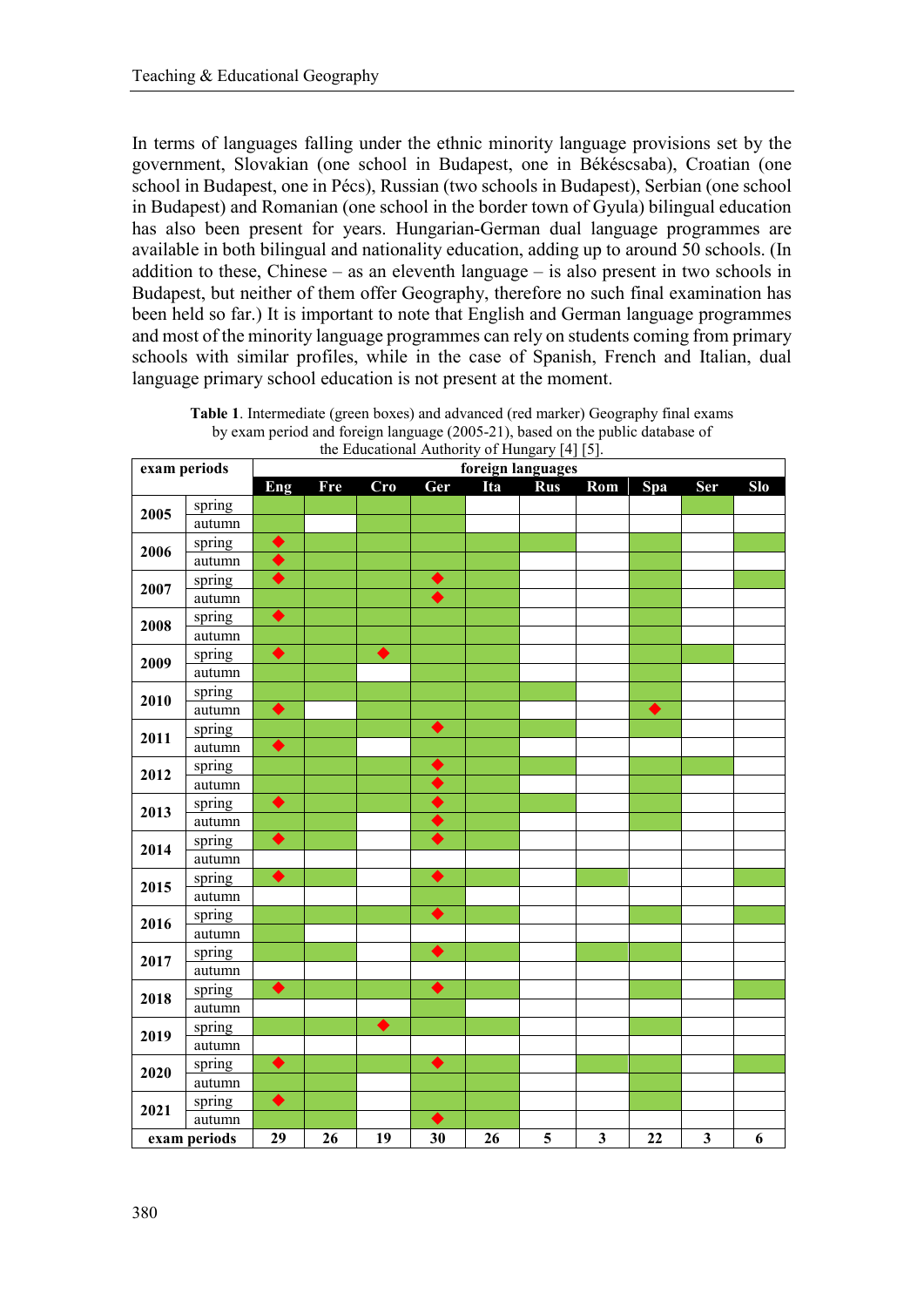According to public data, more than 7,100 intermediate level Geography final exams have been taken in a foreign language between 2006 and 2021, constituting 3.5% of all intermediate level exams. Since the introduction of the two-tier system, 34 exam periods have been held (two per year). There were three exam periods in which students selected Geography in eight different foreign language – a similar range of language use was observable only in the case of Mathematics and History, two mandatory final exam subjects. Nearly all exam periods have had at least one exam taken in foreign language (Table 1). Based on the data, it can be clearly stated that Geography has been the most popular and most common choice for an optional science subject to take in foreign languages.

| Year        |                | <b>Intermediate level</b> | <b>Advanced level</b> |                   |  |  |
|-------------|----------------|---------------------------|-----------------------|-------------------|--|--|
| (spring and | the number of  | the number of             | the number of         | the number of     |  |  |
| autumn exam | exams taken in | exams taken in            | exams taken in        | exams taken in    |  |  |
| periods are | Hungarian      | foreign languages         | Hungarian             | foreign languages |  |  |
| combined)   |                |                           |                       |                   |  |  |
| 2006        | 22,024         | not specified             | 569                   | 3                 |  |  |
| 2007        | 21,040         | 692                       | 677                   | 4                 |  |  |
| 2008        | 19,710         | 641                       | 452                   | 3                 |  |  |
| 2009        | 19,012         | 621                       | 296                   | $\overline{2}$    |  |  |
| 2010        | 14,386         | 740                       | 270                   | 3                 |  |  |
| 2011        | 16,233         | 776                       | 414                   | 3                 |  |  |
| 2012        | 15,260         | 750                       | 516                   | 2                 |  |  |
| 2013        | 17,361         | 953                       | 509                   | 5                 |  |  |
| 2014        | 8,031          | 137                       | 320                   | 5                 |  |  |
| 2015        | 9,913          | 224                       | 254                   | 2                 |  |  |
| 2016        | 9,068          | 292                       | 328                   | 6                 |  |  |
| 2017        | 6,497          | 227                       | 207                   | 2                 |  |  |
| 2018        | 5,772          | 191                       | 174                   | 6                 |  |  |
| 2019        | 5,124          | 187                       | 219                   |                   |  |  |
| 2020        | 4,801          | 218                       | 827                   | 5                 |  |  |
| 2021        | 6,207          | 217                       | 1,221                 | 6                 |  |  |

**Table 2**. The number of intermediate and advanced level examinations in Hungarian and in foreign languages respectively, 2006-2021. (Source of data: the public database  $\overline{\text{a}}$  LAuthority

The impact of exam regulation changes – like the suspension and reintroduction of early examination (held before the final year of secondary education) – has been observable in the fluctuations of exam numbers both in Hungarian and foreign languages [10]. Peak exam numbers of the late 2000s and the early 2010s were followed by a decline, which was also visible in the falling number of exams in foreign languages (Table 2). While total intermediate exam numbers reached a low point in 2020, foreign language exam numbers stabilised at around 200 exams per year.

The gradual decline of advanced level exams stopped a few years earlier, showing unprecedented record-breaking numbers recently, mainly due to the recognition of Geography as a potential advanced exam subject at a wider range of universities, including faculties of Economics [10] [11]. However, the majority of candidates studying Geography in foreign languages choose this subject at intermediate level. Advanced level foreign language Geography exams are still very rare and occasional (exam numbers per year never exceeded 6).

Considering languages, German and English are outstanding in terms of both exam numbers and exam periods. 82.5% of all intermediate exams have been taken in German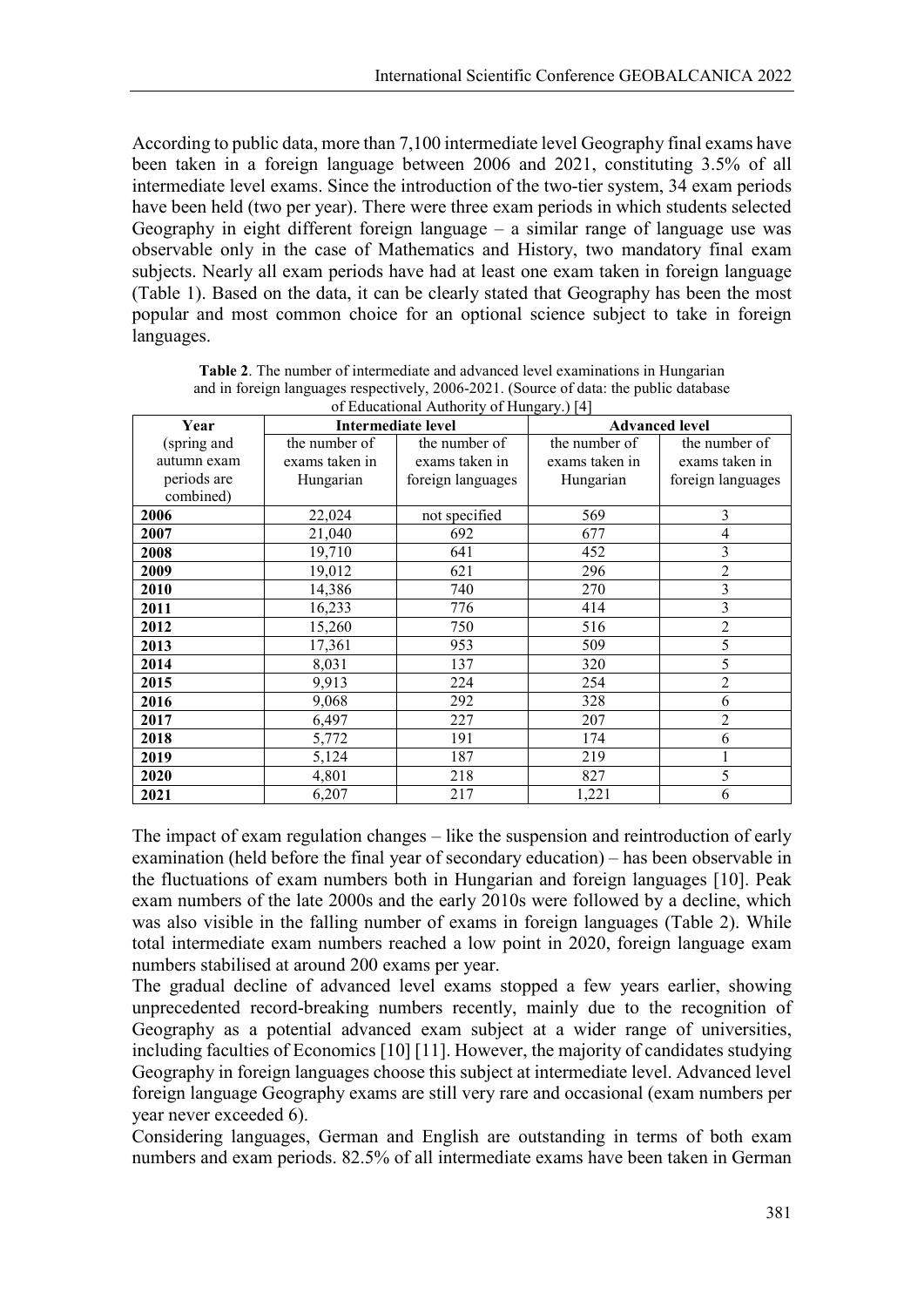and English. Ethnic minority languages (excluding German) add up to only 2% of all foreign language exams, with Croatian being significantly more often selected than Romanian, Russian, Serbian, Slovakian combined. Exam numbers taken in minority languages are proportionate to the number of programmes of the given language.

By geographical distribution, almost 30% of all foreign language intermediate exams were taken in Budapest. It is not surprising as the capital city has the most multicultural population and the most colourful range of dual language programmes, with all of the above listed languages except for Romanian.



**Figure 1**. The distribution of foreign language intermediate exams in Geography by county and language (2007-2021), based on the public database of the Educational Authority of Hungary.

Geography exams were taken in at least one foreign language in every county. (Figure 1.).While Budapest, Pest county and counties with major educational centres (for instance, Baranya, Hajdú-Bihar, Csongrád, Veszprém or Borsod-Abaúj-Zemplén) have a much wider diversity of languages in which Geography exams were held, certain counties (Nógrád, Szabolcs-Szatmár-Bereg, Jász-Nagykun-Szolnok, Tolna) had exams in only one foreign language and in significantly lower numbers. This can be justified by the lower number of institutions – and an even lower number of schools offering Geography in that particular foreign language.

Exams in German have been held in Budapest and 17 counties, while exams in English have been held in Budapest and 15 counties, which explains the greater share of German language examinations. Around 20% of all German-language exams were taken in Baranya county, which in general shows a great linguistic diversity with five other language options (of which, English was the least common choice). Transdanubia has a slightly higher number of Geography exams in German, mainly due to significantly high exam numbers in Baranya and Tolna (home to a larger number of inhabitants of German ethnicity) and counties along the Austrian border.

Baranya and Hajdú-Bihar counties (with Pécs and Debrecen as county seats and university towns with very diverse educational profiles) represent around two-thirds of total foreign language examination numbers. Exams taken in French, Italian and Spanish have similar numbers, slightly exceeding 1,100 combined. Budapest is the only place with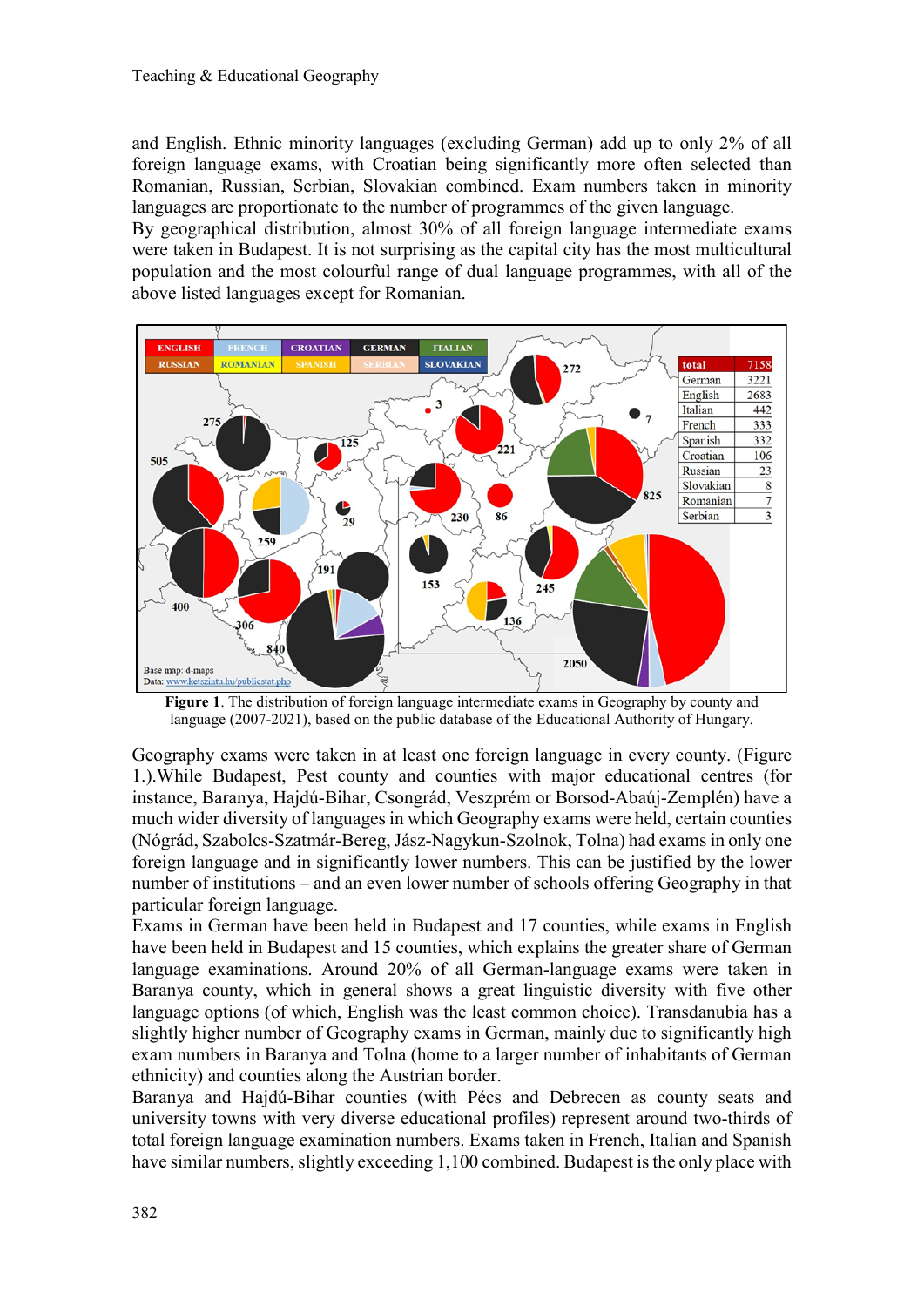exams in Russian and Serbian, but no exams in this languages have been held since 2013. In Romanian, only one school in Békés country has organized Geography examinations, but only since 2015 [4].

### **CONCLUSION**

Students across the country have an opportunity to join dual language programmes and study Geography (among other subjects) in a multitude of languages. This linguistic diversity of secondary schools is a very valuable and peculiar feature of the Hungarian public education – and the result of various demographic and socioeconomic factors. The location of schools with dual language programmes greatly determines the distribution patterns of foreign language examinations, while exam numbers follow the fluctuations caused by changing regulations and the steadily narrowing space of Geography education. Even with declining exam numbers, marginalized treatment, lack of relevant resources and relative loss of subject prestige, these dual language programmes have managed to prove the success of Geography teaching and contribute to the popularity of this subject as a final exam subject choice. Although foreign language exams make up only a tiny segment of total exam numbers, they represent a network of educational programmes in which Geography teaching is combined with the goals and practices of language teaching – and in which thousands of students are enrolled year after year. Behind these exam achievements, there are well-prepared students, experienced and dedicated teachers and well-developed school practices, which would be worth studying further to explore differences exam preparation methods and disseminate the most effective teaching practices.

As more than 15 years have passed since the introduction of the two-tier final exam system, this analysis might be timely as exam requirements (e.g. content and exam structure) are about to change from May 2024, including the introduction of project assignment as a potential alternative to the present oral exam component [6]. Currently, these changes seem to be beneficial for students of dual language programmes as they provide more freedom and more room for creativity than present-day exam requirements, but schools and teaching communities need to revise their strategies for exam preparation both language-wise and content-wise to maintain the success of foreign language examinations.

### **REFERENCES**

[1] Bognár, A. (2005). A tartalom fontossága az idegen nyelvek oktatásában – is. Új Pedagógiai Szemle, 2005/9.

[2] Katona, Á. – Farsang, A. (2012). Bilingvális földrajzoktatás – a földrajzi ismeretátadás

hatékonysága idegen nyelven. A Földrajz Tanítása, 2012/1, pp. 20–27.

[3] Public database of educational institutions, Educational Authority of Hungary (Oktatási Hivatal) https://dari.oktatas.hu/kozerdeku\_index

[4] Public database of final examination results, Educational Authority of Hungary (Oktatási Hivatal) https://www.ketszintu.hu/publicstat.php

[5] Public database of past examination papers and marking schemes, Educational Authority of Hungary (Oktatási Hivatal) https://www.oktatas.hu/kozneveles/erettsegi/feladatsorok

[6] Neumann, V. (2021). Megőrizve megújítani – A földrajz érettségi vizsga új vonásai. GeoMetodika, 2021/3, pp. 95-100.